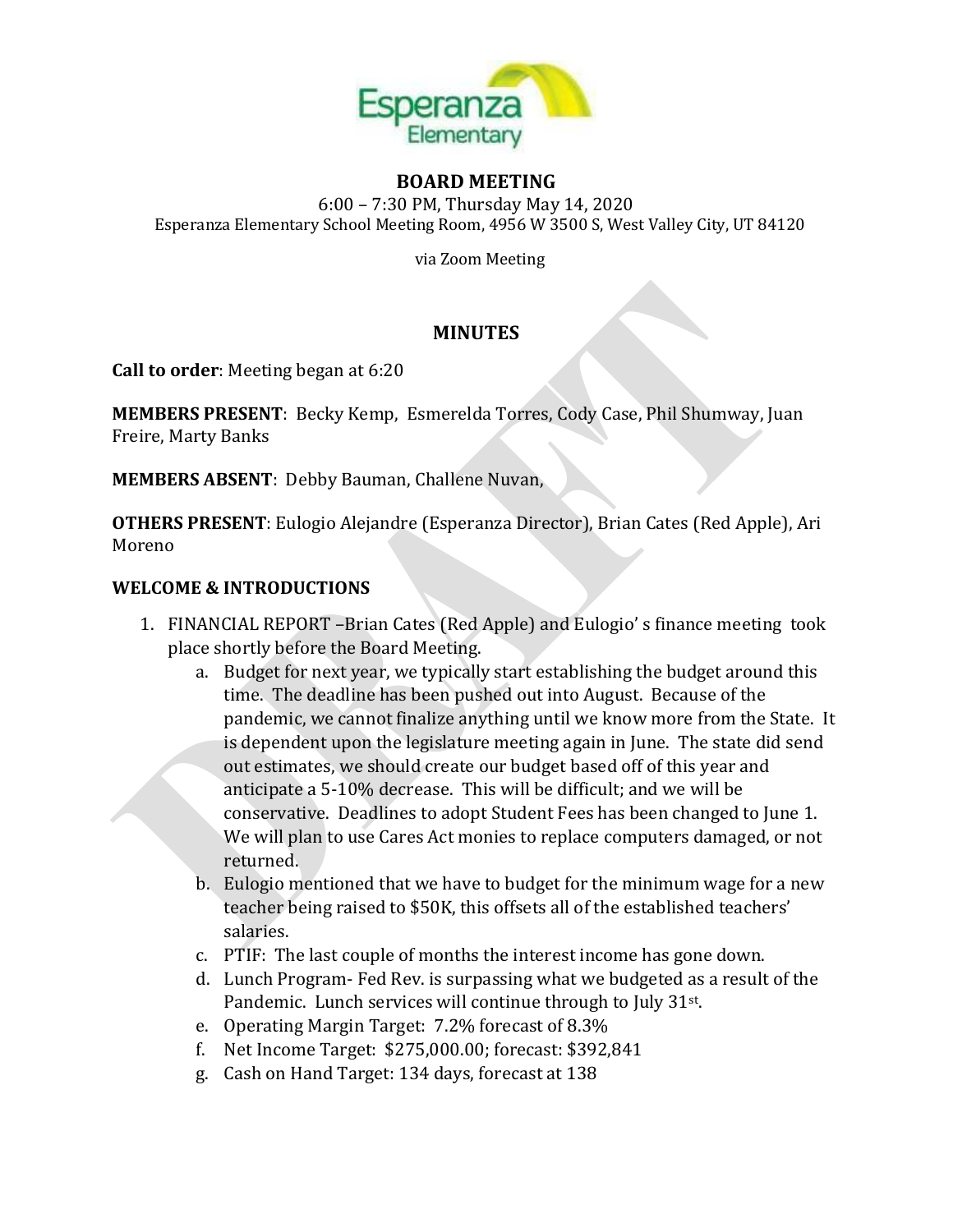## **ACTION ITEM(S)**

- 1. Minutes from March 12, 2020, April 9, 2020 Board Meeting minutes from March and April approved unanimously.
- 2. Review RFP response We are required to bid a new contract every 5 years. Red Apple was the only bona fide offeror. Marty asked about the solicitation. Discussion was had about the appropriate increase in costs. Each July the monthly fees shall be increased by the lesser of 2% or the % increase in total state student education funding. Cody calculated it would add \$6636 to the monthly budget from now to 2024. A total of \$10K more over the next 5 years. Juan asked if they could counteroffer. Eulogio stated that this was a reasonable offer, they have been a good company to work with. Becky motioned to approve, Phil second. Board approved.
- 3. Treasurer We have been without a Treasure for years; Marty would like to nominate Phil Shumway to this role. Cody, Juan and Becky all motioned to approve. Board Approved. Phil accepted the new role.

#### **COMMITTEE DISCUSSION**

Because of the Zoom format, or until there is another platform, we will defer the discussions.

- a. Governance
- b. Finance
- c. Academic/Cultural
- d. Charter Minute

## **DISCUSSION/INFORMATION ITEMS**

- 1. Executive Director/Principal Report:
	- a. State COVID-19 Task Force:
		- i. No student testing
			- ii. No teacher evaluations
		- iii. Lunch program extended to June  $30<sup>th</sup>$  (with plans to go through to July 31st)
		- iv. Extra funds for summer tutoring